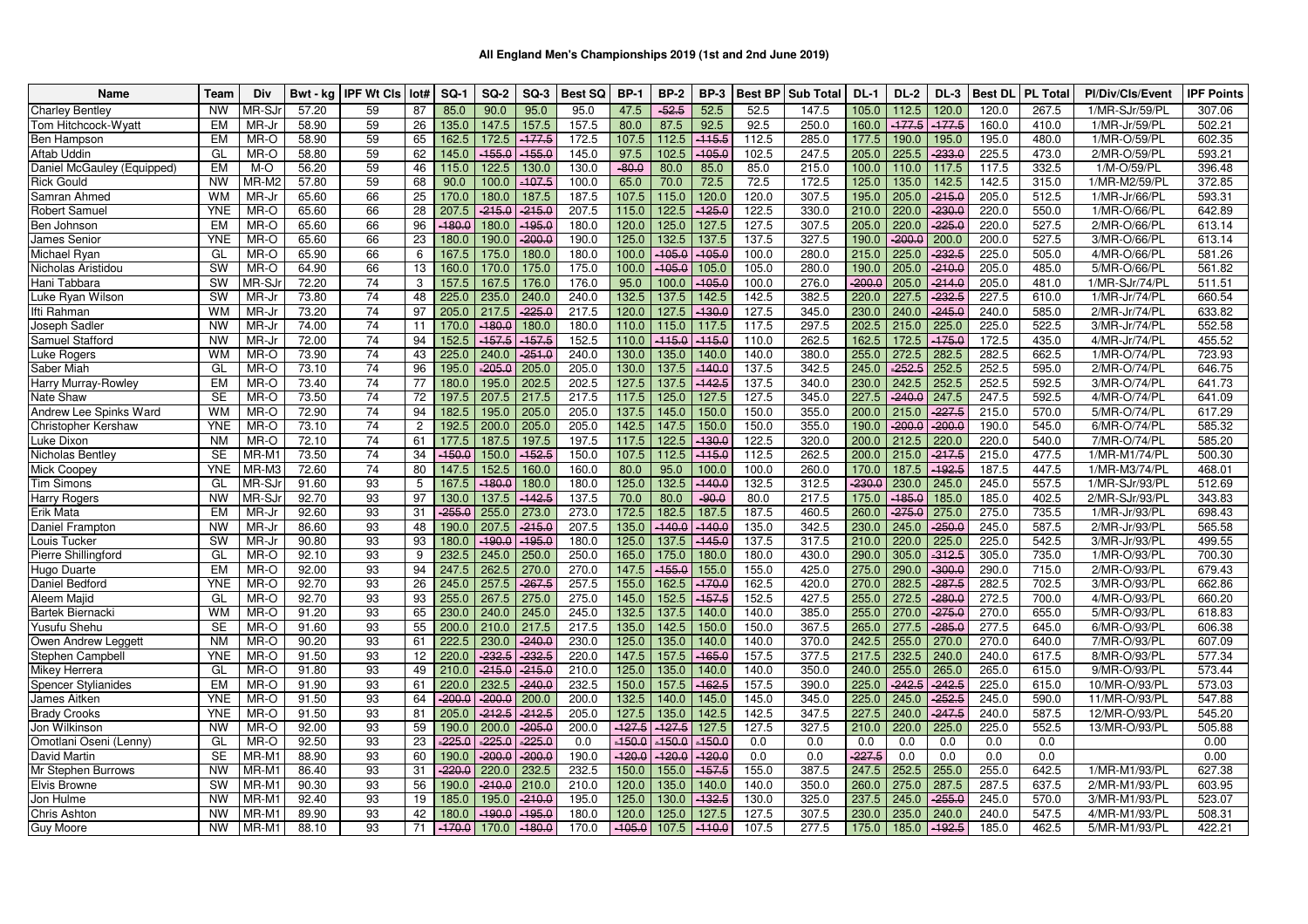| Jason Talbot              | <b>NM</b>  | MR-M2             | 92.40    | 93                | 44             | 165.0       | 182.5       | 192.5    | 192.5          | 151.0       | 160.5       | $-162.5$    | 160.5   | 353.0            | 165.0    | 190.0       | 205.0    | 205.0          | 558.0           | 1/MR-M2/93/PL    | 510.28           |
|---------------------------|------------|-------------------|----------|-------------------|----------------|-------------|-------------|----------|----------------|-------------|-------------|-------------|---------|------------------|----------|-------------|----------|----------------|-----------------|------------------|------------------|
| Michael Denzi             | GL         | MR-M2             | 90.60    | 93                | 90             | 150.0       | 160.0       | 170.0    | 170.0          | 97.5        | 102.5       | 105.0       | 105.0   | 275.0            | 180.0    | 192.5       | 200.0    | 200.0          | 475.0           | 2/MR-M2/93/PL    | 427.56           |
| Mr Neil Butler            | EM         | MR-M2             | 88.40    | 93                |                | 152.5       | 160.0       | 162.5    | 162.5          | 100.0       | $-105.0$    | $-105.0$    | 100.0   | 262.5            | 185.0    | 195.0       | $-205.0$ | 195.0          | 457.5           | 3/MR-M2/93/PL    | 415.75           |
| T.S Adewale (Equipped)    | GL         | $M-M2$            | 88.30    | 93                | 64             | 180.0       | 200.0       | $-202.5$ | 200.0          | 130.0       | 150.0       | $-152.5$    | 150.0   | 350.0            | 200.0    | 0.0         | 0.0      | 200.0          | 550.0           | 1/M-M2/93/PL     | 454.09           |
| Name                      | Team       | Div               | Bwt - kg | <b>IPF Wt Cls</b> | Iot#           | <b>SQ-1</b> | <b>SQ-2</b> | $SO-3$   | <b>Best SQ</b> | <b>BP-1</b> | <b>BP-2</b> | <b>BP-3</b> | Best BP | <b>Sub Total</b> | $DL-1$   | <b>DL-2</b> | $DL-3$   | <b>Best DL</b> | <b>PL Total</b> | Pl/Div/Cls/Event | <b>PF Points</b> |
| Gabriel Rowland           | <b>SW</b>  | MR-SJ             | 81.90    | 83                |                | 160.0       | 167.5       | $-172.5$ | 167.5          | 110.0       | 115.0       | $-120.0$    | 115.0   | 282.5            | 210.0    | 221.0       | 230.0    | 230.0          | 512.5           | 1/MR-SJr/83/PL   | 501.86           |
| Curtis Taylor             | <b>YNE</b> | MR-J              | 82.30    | 83                | 85             | 232.5       | 242.5       | 250.0    | 250.0          | 152.5       | $-157.5$    | $-157.5$    | 152.5   | 402.5            | 260.0    | 267.5       | $-270.0$ | 267.5          | 670.0           | 1/MR-Jr/83/PL    | 679.72           |
| Sonny Nash                | <b>SE</b>  | MR-Jı             | 80.30    | 83                | 65             | 220.0       | 227.5       | $-230.0$ | 227.5          | 117.5       | 125.0       | $-127.5$    | 125.0   | 352.5            | 240.0    | 250.0       | 255.0    | 255.0          | 607.5           | 2/MR-Jr/83/PL    | 618.94           |
| Tyler Mullins             | <b>WM</b>  | MR-J              | 81.50    | 83                | 42             | 205.0       | 212.5       | 220.0    | 220.0          | 115.0       | 122.5       | $-130.0$    | 122.5   | 342.5            | $-255.0$ | $-255.0$    | $-255.0$ | 0.0            | 0.0             |                  | 0.00             |
| lman salemi               | <b>SM</b>  | MR-O              | 81.70    | 83                | 83             | 237.5       | 247.5       | 252.5    | 252.5          | 145.0       | 152.5       | 160.0       | 160.0   | 412.5            | 245.0    | 262.5       | 270.0    | 270.0          | 682.5           | 1/MR-O/83/PL     | 697.44           |
| <b>Christopher Teaque</b> | WM         | MR-O              | 82.90    | 83                | 16             | 220.0       | 230.0       | 240.0    | 240.0          | 162.5       | 170.0       | $-175.0$    | 170.0   | 410.0            | 247.5    | 260.0       | $-265.6$ | 260.0          | 670.0           | 2/MR-O/83/PL     | 676.37           |
| Diego martinez-rodney     | GL         | MR-O              | 82.90    | 83                | 96             | 217.5       | 230.0       | $-237.5$ | 230.0          | 132.5       | 142.5       | 150.0       | 150.0   | 380.0            | 260.0    | 270.0       | $-292.5$ | 270.0          | 650.0           | 3/MR-O/83/PL     | 653.66           |
| Gordon L. Bash I          | <b>EM</b>  | MR-O              | 80.30    | 83                | 30             | 225.0       | $-240.0$    | $-240.0$ | 225.0          | 145.0       | 155.0       | 160.0       | 160.0   | 385.0            | $-250.0$ | 250.0       | $-260.0$ | 250.0          | 635.0           | 4/MR-O/83/PL     | 650.77           |
| <b>Samuel Coombes</b>     | <b>SW</b>  | MR-O              | 81.20    | 83                | 53             | 205.0       | 215.0       | 220.0    | 220.0          | 115.0       | 122.5       | $-125.0$    | 122.5   | 342.5            | 250.0    | 265.0       | $-275.0$ | 265.0          | 607.5           | 5/MR-O/83/PL     | 614.15           |
| Ahmed Kadry               | <b>NW</b>  | MR-O              | 81.60    | 83                | 69             | 195.0       | 210.0       | 215.0    | 215.0          | 130.0       | 140.0       | $-145.0$    | 140.0   | 355.0            | 225.0    | 245.0       | 0.0      | 245.0          | 600.0           | 6/MR-O/83/PL     | 603.46           |
| Jan Paul Jones            | GL         | MR-O              | 82.20    | 83                | 48             | 185.0       | 192.5       | 200.0    | 200.0          | 132.5       | 140.0       | 145.0       | 145.0   | 345.0            | 210.0    | 220.0       | $-230.6$ | 220.0          | 565.0           | 7/MR-O/83/PL     | 560.47           |
| <b>Anthony White</b>      | <b>YNE</b> | MR-O              | 82.20    | 83                | 95             | 182.5       | $-192.5$    | 192.5    | 192.5          | 120.0       | 125.0       | $-127.5$    | 125.0   | 317.5            | 225.0    | 242.5       | 257.5    | 242.5          | 560.0           | 8/MR-O/83/PL     | 554.76           |
| Malcolm Long              | GL         | MR-M1             | 81.20    | 83                | 67             | 190.0       | $-200.0$    | 200.0    | 200.0          | 127.5       | 135.0       | 142.5       | 142.5   | 342.5            | $-230.0$ | 230.0       | 257.5    | 257.5          | 600.0           | 1/MR-M1/83/PL    | 605.53           |
| <b>Michael Norton</b>     | <b>YNE</b> | MR-M <sup>®</sup> | 74.90    | 83                | 26             | 150.0       | 165.0       | 180.0    | 180.0          | 95.0        | 105.0       | 110.0       | 110.0   | 290.0            | 180.0    | 200.0       | $-210.6$ | 200.0          | 490.0           | 2/MR-M1/83/PL    | 508.33           |
| David Horne               | <b>SM</b>  | MR-M2             | 81.90    | 83                | 49             | 140.0       | 150.0       | 152.5    | 152.5          | 102.5       | $-112.5$    | $-112.5$    | 102.5   | 255.0            | 200.0    | 210.0       | 215.0    | 215.0          | 470.0           | 1/MR-M2/83/PL    | 453.26           |
| Shaun Hudson              | EM         | MR-M2             | 81.10    | 83                | $\overline{4}$ | 165.0       | 175.0       | 175.0    | 175.0          | 85.0        | 92.5        | 95.0        | 95.0    | 270.0            | 165.0    | 177.5       | 195.0    | 195.0          | 465.0           | 2/MR-M2/83/PL    | 450.73           |
| Nigel Seymour             | <b>SM</b>  | MR-M2             | 79.80    | 83                | 46             | 127.5       | 132.5       | 137.5    | 137.5          | 102.5       | 107.5       | $-110.0$    | 107.5   | 245.0            | 195.0    | 205.0       | 215.0    | 205.0          | 450.0           | 3/MR-M2/83/PL    | 438.65           |
| Alan Twigg                | <b>YNE</b> | MR-M4             | 80.80    | 83                | 38             | 95.0        | 105.0       | 115.0    | 115.0          | 95.5        | 100.0       | 105.0       | 105.0   | 220.0            | 155.0    | 175.0       | 195.0    | 195.0          | 415.0           | 1/MR-M4/83/PL    | 394.30           |
| Kevin Jane (Equipped)     | <b>EM</b>  | $M-M3$            | 92.60    | 93                | 46             | 240.0       | 252.5       | $-262.5$ | 252.5          | 152.5       | 157.5       | 160.0       | 160.0   | 412.5            | 237.5    | 250.0       | 260.0    | 260.0          | 672.5           | 1/M-M3/93/PL     | 528.04           |
| <b>Edward Harber</b>      | <b>YNE</b> | MR-J              | 101.50   | 105               | 35             | 215.0       | 230.0       | 242.5    | 242.5          | 165.0       | 170.0       | 175.0       | 175.0   | 417.5            | 245.0    | 262.5       | 270.0    | 270.0          | 687.5           | 1/MR-Jr/105/PL   | 611.24           |
| <b>Scott Newbould</b>     | <b>YNE</b> | MR-J              | 102.40   | 105               | 29             | 230.0       | 245.0       | 255.0    | 255.0          | 150.0       | 155.0       | 157.5       | 157.5   | 412.5            | 240.0    | 257.5       | $-272.5$ | 257.5          | 670.0           | 2/MR-Jr/105/PL   | 590.33           |
| <b>Beck Phillips</b>      | <b>SW</b>  | MR-J              | 96.30    | 105               | 54             | 225.0       | 235.0       | $-242.5$ | 235.0          | 145.0       | 155.0       | $-157.5$    | 155.0   | 390.0            | 260.0    | 270.0       | 275.0    | 275.0          | 665.0           | 3/MR-Jr/105/PL   | 608.06           |
| Jacob Wymer               | EM         | MR-Jı             | 100.50   | 105               | 54             | 215.0       | $-225.0$    | $-225.0$ | 215.0          | 145.0       | 152.5       | 157.5       | 157.5   | 372.5            | 255.0    | $-275.0$    | $-295.0$ | 255.0          | 627.5           | 4/MR-Jr/105/PL   | 553.95           |
| Dionis Gonzalez           | GL         | MR-O              | 102.20   | 105               | 67             | 260.0       | 270.0       | 275.0    | 275.0          | 175.0       | 182.5       | $-187.5$    | 182.5   | 457.5            | 300.0    | 310.0       | 325.0    | 325.0          | 782.5           | 1/MR-O/105/PL    | 704.42           |
| Inderrai Singh Dhillon    | <b>WM</b>  | MR-O              | 104.00   | 105               | 50             | 275.0       | 290.0       | $-297.5$ | 290.0          | 150.0       | 157.5       | 160.0       | 160.0   | 450.0            | 315.5    | 330.5       | $-333.6$ | 330.5          | 780.5           | 2/MR-O/105/PL    | 695.11           |
| James Blundel             | <b>EM</b>  | MR-O              | 102.60   | 105               | $\overline{c}$ | 235.0       | 250.0       | 262.5    | 262.5          | 165.0       | 175.0       | 185.0       | 185.0   | 447.5            | 270.0    | 295.0       | 312.5    | 312.5          | 760.0           | 3/MR-O/105/PL    | 680.14           |
| Marvin Turner             | <b>NW</b>  | MR-O              | 104.30   | 105               | 73             | 240.0       | 250.0       | $-260.0$ | 250.0          | 177.5       | 185.0       | $-192.5$    | 185.0   | 435.0            | 290.0    | $-300.0$    | 300.6    | 290.0          | 725.0           | 4/MR-O/105/PL    | 638.59           |
| Tom Wilks                 | <b>NW</b>  | MR-O              | 97.10    | 105               | 99             | 240.0       | $-250.0$    | $-250.0$ | 240.0          | 135.0       | 145.0       | 152.5       | 152.5   | 392.5            | 270.0    | $-285.0$    | $-285.6$ | 270.0          | 662.5           | 7/MR-O/105/PL    | 602.32           |
| Mark Topham               | <b>YNE</b> | MR-O              | 102.90   | 105               | 60             | 210.0       | 215.0       | $-220.0$ | 215.0          | 165.0       | 172.5       | $-175.0$    | 172.5   | 387.5            | 270.0    | 280.0       | 285.0    | 285.0          | 672.5           | 5/MR-O/105/PL    | 591.09           |
| <b>Tom Slater</b>         | <b>YNE</b> | MR-O              | 103.80   | 105               | 53             | 225.0       | 235.0       | 237.5    | 237.5          | 150.0       | 152.5       | $-155.0$    | 152.5   | 390.0            | 265.0    | 277.5       | 282.5    | 282.5          | 672.5           | 6/MR-O/105/PL    | 587.96           |
| Diwas Limbu               | <b>SE</b>  | MR-O              | 103.70   | 105               | 94             | 230.0       | 240.0       | 250.0    | 250.0          | 135.0       | 142.5       | 147.5       | 147.5   | 397.5            | 230.0    | 240.0       | $-250.6$ | 240.0          | 637.5           | 8/MR-O/105/PL    | 553.31           |
| <b>Ben Thornes</b>        | <b>YNE</b> | MR-O              | 98.50    | 105               | 14             | 205.0       | 210.0       | 215.0    | 215.0          | 125.0       | 130.0       | 132.5       | 132.5   | 347.5            | 245.0    | 255.0       | 270.0    | 270.0          | 617.5           | 9/MR-O/105/PL    | 550.68           |
| Paul Preston              | <b>NW</b>  | MR-O              | 102.80   | 105               | 70             | 207.5       | 217.5       | $-220.0$ | 217.5          | 130.0       | 137.5       | $-142.5$    | 137.5   | 355.0            | 247.5    | $-257.5$    | $-257.5$ | 247.5          | 602.5           | 10/MR-O/105/PL   | 521.12           |
| Henry Easthope            | <b>SE</b>  | MR-O              | 101.90   | 105               | 80             | 220.0       | 227.5       | $-235.0$ | 227.5          | $-147.5$    | 147.5       | 157.5       | 157.5   | 385.0            | 245.0    | $-252.5$    | 252.5    | 0.0            | 0.0             |                  | 0.00             |
| <b>Ben Glasscock</b>      | <b>SE</b>  | MR-O              | 103.90   | 105               | 21             | 235.0       | $-247.5$    | $-247.5$ | 235.0          | 0.0         | 0.0         | 0.0         | 0.0     | 0.0              | 0.0      |             |          | 0.0            | 0.0             |                  | 0.00             |
| Louis Phelps (Equipped)   | <b>SW</b>  | M-O               | 104.20   | 105               | 82             | 280.0       | $-290.0$    | $-300.0$ | 280.0          | 160.0       | $-167.5$    | $-167.5$    | 160.0   | 440.0            | 230.0    | 250.0       | $-252.5$ | 250.0          | 690.0           | 1/M-O/105/PL     | 507.81           |
| Dean Dyble                | <b>NW</b>  | MR-M              | 95.80    | 105               | 80             | 157.5       | 165.0       | 170.0    | 170.0          | 115.0       | 120.0       | 122.5       | 122.5   | 292.5            | 215.0    | 225.0       | 230.0    | 230.0          | 522.5           | 1/MR-M1/105/PL   | 461.30           |
| Adam Anderson             | <b>NW</b>  | MR-M              | 102.90   | 105               | 19             | 165.0       | 175.0       | $-180.0$ | 175.0          | 107.5       | 110.0       | 112.5       | 112.5   | 287.5            | 200.0    | 207.5       | $-212.5$ | 207.5          | 495.0           | 2/MR-M1/105/PL   | 412.86           |
| Bradley May               | <b>SE</b>  | MR-J              | 118.90   | 120               | 21             | 270.0       | 287.5       | 298.0    | 298.0          | 162.5       | 170.0       | 175.0       | 175.0   | 473.0            | 285.0    | $-310.5$    | $-310.5$ | 285.0          | 758.0           | 1/MR-Jr/120/PL   | 622.40           |
| Jack Thompson             | <b>YNE</b> | MR-J              | 107.50   | 120               | 92             | 235.0       | 250.0       | 260.0    | 260.0          | 125.0       | 135.0       | 140.0       | 140.0   | 400.0            | 265.0    | 280.0       | 290.0    | 290.0          | 690.0           | 2/MR-Jr/120/PL   | 592.85           |
| Dave Richardson           | <b>NM</b>  | MR-O              | 118.40   | 120               | 56             | 290.0       | 300.0       | 310.0    | 310.0          | 185.0       | 190.0       | 195.0       | 195.0   | 505.0            | 335.0    | 363.0       | $-373.0$ | 363.0          | 868.0           | 1/MR-O/120/PL    | 726.63           |
| <b>Francis Sanders</b>    | EM         | MR-O              | 117.70   | 120               | 47             | 260.0       | 280.0       | 290.0    | 290.0          | 162.5       | 172.5       | $-175.0$    | 172.5   | 462.5            | 295.0    | 315.0       | 325.0    | 325.0          | 787.5           | 2/MR-O/120/PL    | 653.61           |
| Aaron Cooper              | <b>EM</b>  | MR-O              | 110.50   | 120               | 35             | 245.0       | 260.0       | 270.0    | 270.0          | 152.5       | 160.0       | $-165.0$    | 160.0   | 430.0            | 255.0    | 272.5       | 285.0    | 285.0          | 715.0           | 3/MR-O/120/PL    | 607.44           |
| <b>Matthew Dempsey</b>    | <b>YNE</b> | MR-O              | 115.20   | 120               | 87             | 245.0       | 260.0       | 272.5    | 272.5          | 150.0       | 162.5       | 170.0       | 170.0   | 442.5            | 245.0    | 257.5       | $-272.5$ | 257.5          | 700.0           | 4/MR-O/120/PL    | 578.73           |
| <b>Christopher Horton</b> | <b>NW</b>  | MR-O              | 110.90   | 120               | 18             | 242.5       | 252.5       | $-257.5$ | 252.5          | 165.0       | 172.5       | 177.5       | 177.5   | 430.0            | 232.5    | 245.0       | 252.5    | 252.5          | 682.5           | 5/MR-O/120/PI    | 574.78           |
| Francis Melia             | <b>NW</b>  | MR-O              | 114.30   | 120               | 50             | 220.0       | 232.5       | 237.5    | 237.5          | 145.0       | 150.0       | $-152.5$    | 150.0   | 387.5            | 250.0    | 265.0       | $-267.5$ | 265.0          | 652.5           | 6/MR-O/120/PL    | 536.20           |
| <b>Steven Cuthbert</b>    | <b>YNE</b> | MR-O              | 114.10   | 120               | 81             | 232.5       | 245.0       | $-255.0$ | 245.0          | 122.5       | 132.5       | 137.5       | 137.5   | 382.5            | 240.0    | 255.0       | 265.0    | 265.0          | 647.5           | 7/MR-O/120/PL    | 531.99           |